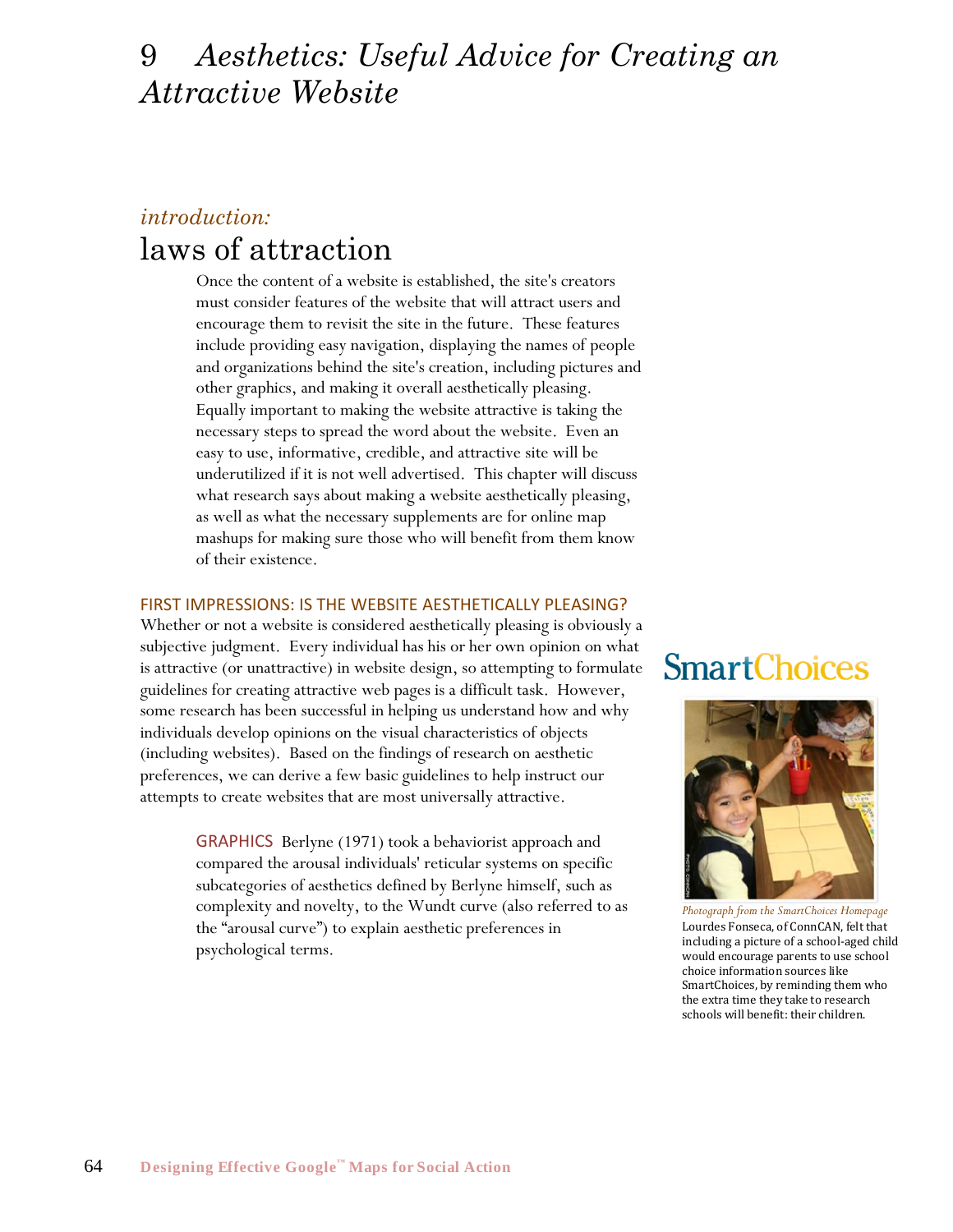Other researchers criticized Berlyne's conclusion, including Crozier (1994), who claimed the explanation focused too much on the physical appearance of the objects and ignored their meanings and functions. As an alternative approach, Schenkman, B., & Jönsson (2000) explain that aesthetics can be considered through the science of evolutionary psychology, in which "the appreciation of beauty is seen as hard-wired into our genetic setup and the aesthetic feeling fulfils an adaptive, biological function" (p. 368). Their research looked at web users' first visual impressions of websites, what the users' aesthetic preferences were, and what factors determined their overall impressions of the websites. They found that "aesthetic communication," or how an individual feels about what the are looking at, involves not only its physical properties, but also syntactic factors, such as its function or the "decoding processes" used by the individual when looking at it. Like the early critics of Berlyne's (1971) claims, these findings support the notion that the degree to which an individual finds something aesthetically pleasing involves the object's function and interaction with the individual.



#### *Which Site is More Attractive?*

These two jewelry websites mean to serve the same purpose: to sell jewelry to online shoppers. The first, *etsy.com*, is a popular website that provides a place for individual artisans to showcase and sell handcrafted jewelry and other gifts. The second, *walmart.com/jewelry*, is a portion of Wal-Mart's larger website dedicated to jewelry sales. Notice that the Etsy site includes more pictures than text, whereas the Wal-Mart site includes more text than pictures. Which site is more attractive? (Etsy Inc., 2009), (Wal-Mart Stores Inc., 2009).

Based on the results of their research, Schenkman and Jonsson recommend improving the first impression of a website by including more illustrations than text (while also keeping in mind the amount of time needed for many graphics to load over different connection speeds, as discussed in Chapter 8). Following this advice, our first two guidelines for aesthetics are:

> UUse photographs and other graphics related to the topic of the website.

**2** Strike a balance between the number of graphics and the amount of text on each page – visually, they should be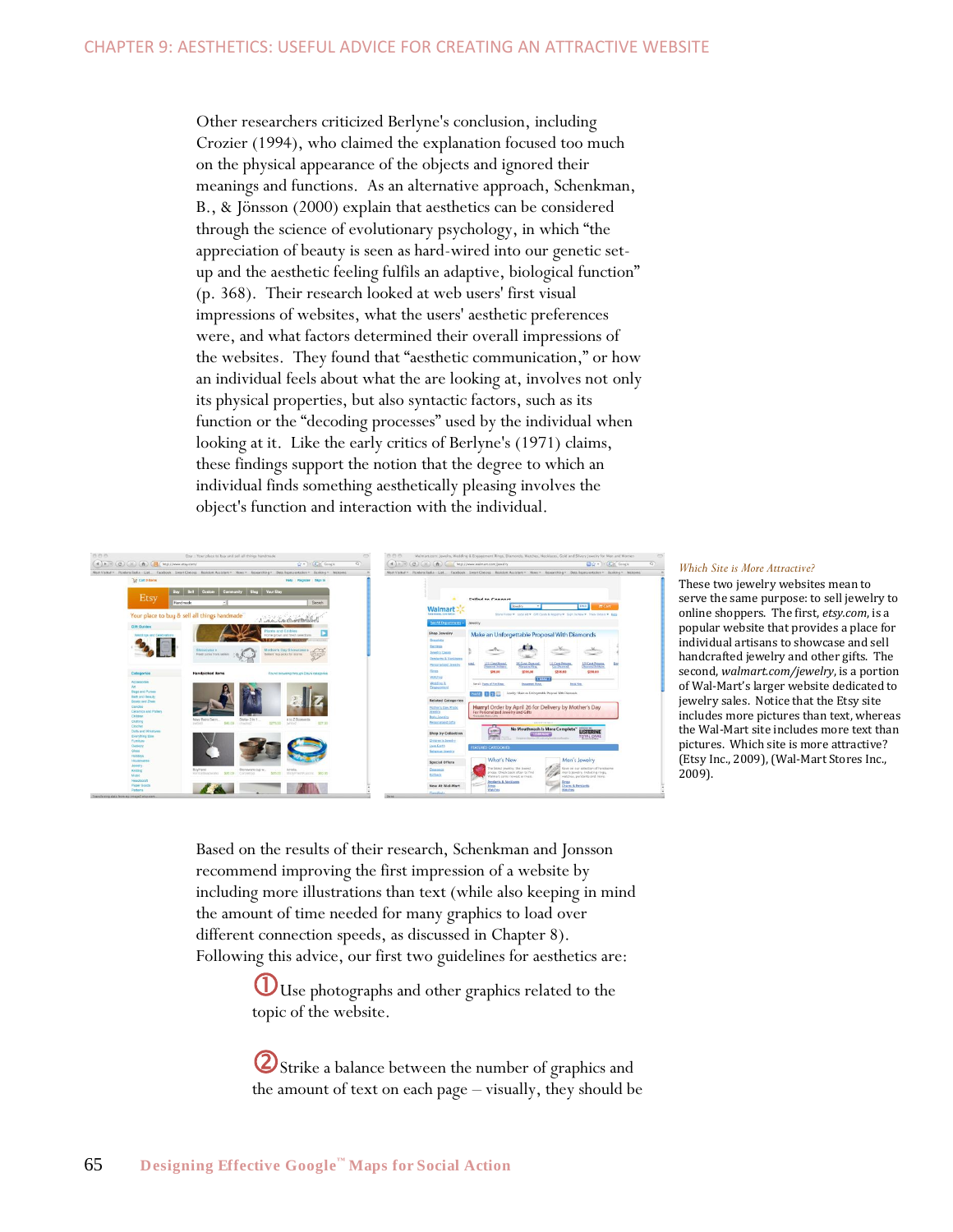balanced. Individuals should not have to be inundated with words as soon as they reach the website.

FONT In addition to graphics, font type also deserves consideration. In his 1963 publication Interaction of Color, Josef Albers, considered "one of the most influential artist-educators of the twentieth century" (Yale University Press, 2009), responded to the current fad of using "simplified" typeface, saying:

The concept that "the simpler the form of a letter the simpler its reading" *was an obsession of beginning constructivism. It became something like a*  dogma, and is still followed by "modernistic" typographers.

*This notion has proved to be wrong, because in reading we do not read*  letters, but words as a whole, as a "word picture." Opthalmology has *disclosed that the more the letters are differentiated from each other, the easier is the reading.* 

*Without going into comparisons and the details, it should be realized that words consisting of only capital letters present the most difficult reading because of their equal height, equal volume, and, with most, their equal*  width. When comparing serif letters with sans-serif, the latter provide an *uneasy reading. The fashionable preference for sans-serif in text shows neither historical nor practical competence.‖*

(Albers, 2006)

This fad continues today, with a plethora of available sans-serif fonts that come standard on Microsoft Word 2008.

From Albers's advice, we derive our third guideline for website aesthetics:

> Use a serif font for text that is longer than a few words, as serif fonts are easier to read. Sans-serif fonts are best kept for brief headings or titles.

COLOR Color, too, plays an integral role in the aesthetics of a website. Garishly colored webpages are perhaps aggravated by the effects of a glowing computer screen.

Psychologist David McClelland summarizes the effects of certain sensory stimuli, including color, on incentives in his book *Human Motivation*. He writes:

> *Certain types of colors, sounds, and physical contact seem to be innately pleasing and sought, whereas others are displeasing. For instance, softness and smoothness are more pleasant than*

# $Bb$ *Serif and Sans-Serif Fonts*

The two fonts shown above are examples of a serif and a sans-serif font. The first is Bookman Antiqua, a serif font so called for its little "wings" on the end of the strokes of the characters. The sans-serif font shown underneath is Arial, a ubiquitous font among consumer level word processors.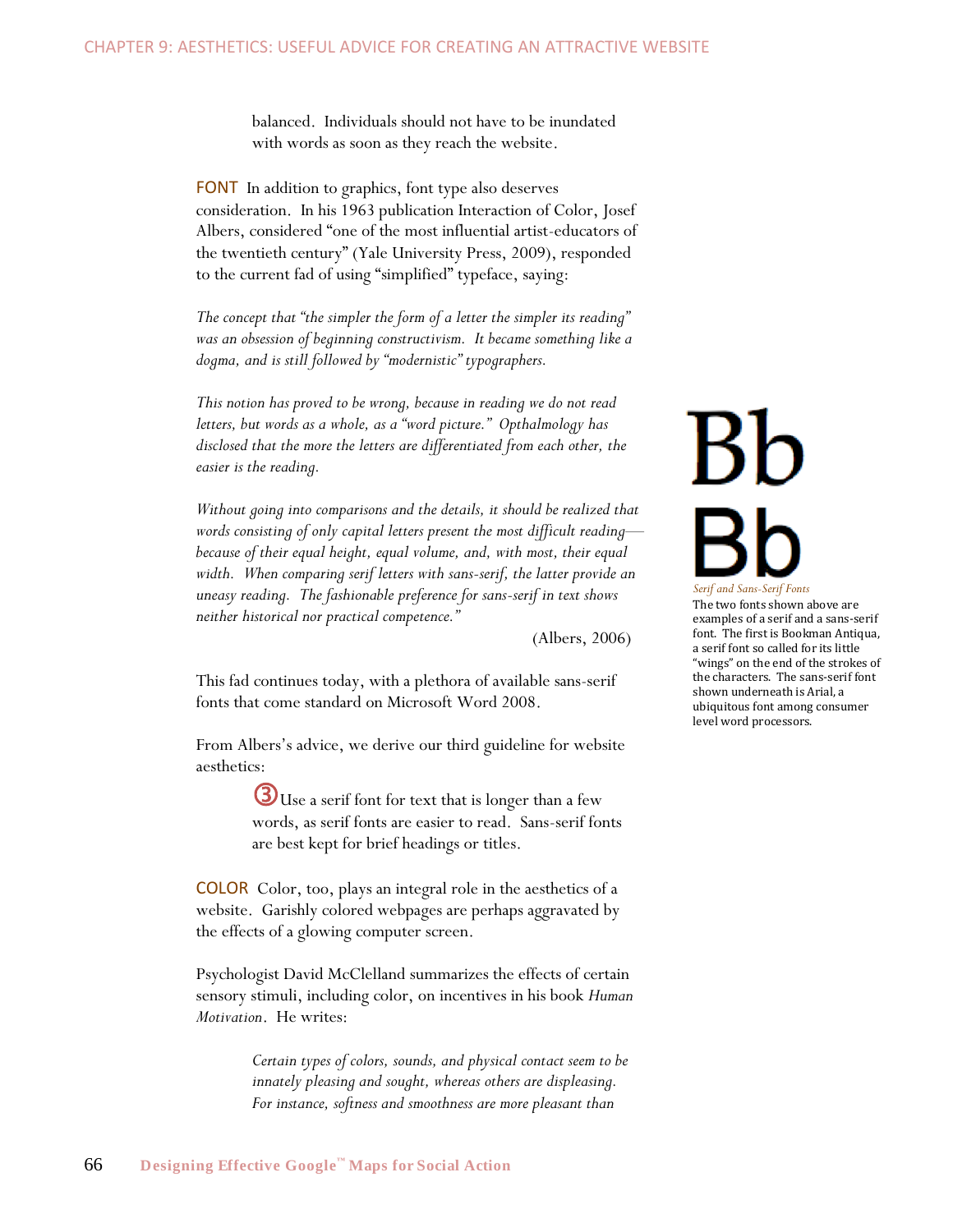*stiffness, roughness, and coarseness (Berlyne, 1967). Aside from these qualitative differences, psychologists beginning with Wundt (1874) have long noted that as stimulus intensity in any modality increases from low to moderate levels the effect is pleasant, whereas if it increases to still higher levels the effect is unpleasant. Thus, tones and lights of moderate intensity generally are sought out over tones and lights of great intensity or very low intensity.* 

(McClelland, 1988)

In his book *Envisioning Information*, Edward Tufte writes:

*Color can improve the information resolution of a computer screen. First, by softening the bright-white background, color calms video glare, the effect of staring at a light bulb…Color defines edges and allows a simple and elegant* de-gridded *design. For faming fields, the appropriate color should be light in value…and, at the same time, relatively intense and saturated (to give a strong visual signal for an active window. Yellow is the only color that satisfies this joint requirement. Thus, a two-dimensional display task is handled by two visual dimensions of a single color.* 

(Tufte E. R., 1990)

From this, we derive our fourth, fifth, and sixth guidelines for pursuing aestheticism:

Use color to highlight boundaries and edges

 Consider viewers who may be color blind by avoiding the use of colors of similar intensities placed atop each other, as is shown in the example at right.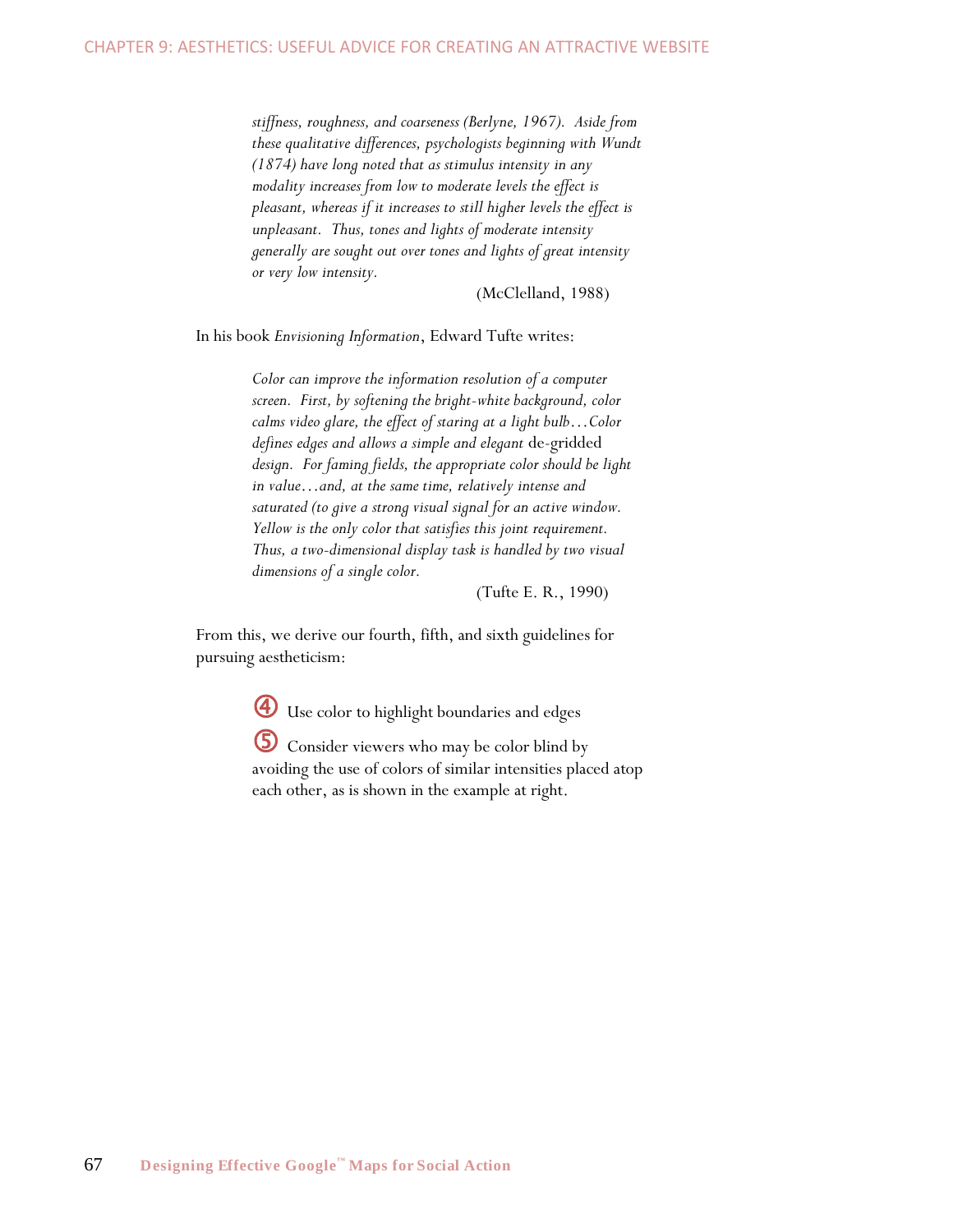DID THE USERS GET WHAT THEY CAME FOR? Generally, users who have not found what they are looking for after roughly two clicks, tend to move on (Waterson et al., 2002; Lazar et al., 2003; . To avoid this, a website should be tested by members of the target audience to check its navigational user-friendliness.

Additionally, Vaiana and McGlynn (2002) list four pieces of information that viewers need to know in order to successfully utilize top-down processing:

- 1. *what the information they are encountering is designed to do,*
- 2. *why they should be interested in it,*
- 3. how the information "fits" with other pieces of information they have or *need, and*
- 4. *how the information is organized*

(Vaiana & McGlynn, 2002)

So how do we ensure that users are able to easily find what they need?

 $\bullet$  make certain that the website homepage explains its purpose and what novel service it provides its users

**2** make the structure of the website reflect the top-down processing. To do this, make sure that users can figure out where they are at all times, best done by including a consistent navigation bar at the top or left side of all pages

design the site so that the color of links that have already been visited appear in a different color. Doing this takes any ambiguity out of what pages the viewers have already visited, which helps avoid revisiting the same page multiple times in search of the same information.

 Follow the rules outlined in Chapters 6, 7, and 8 to promote the website's intuitiveness, accessibility, and usefulness